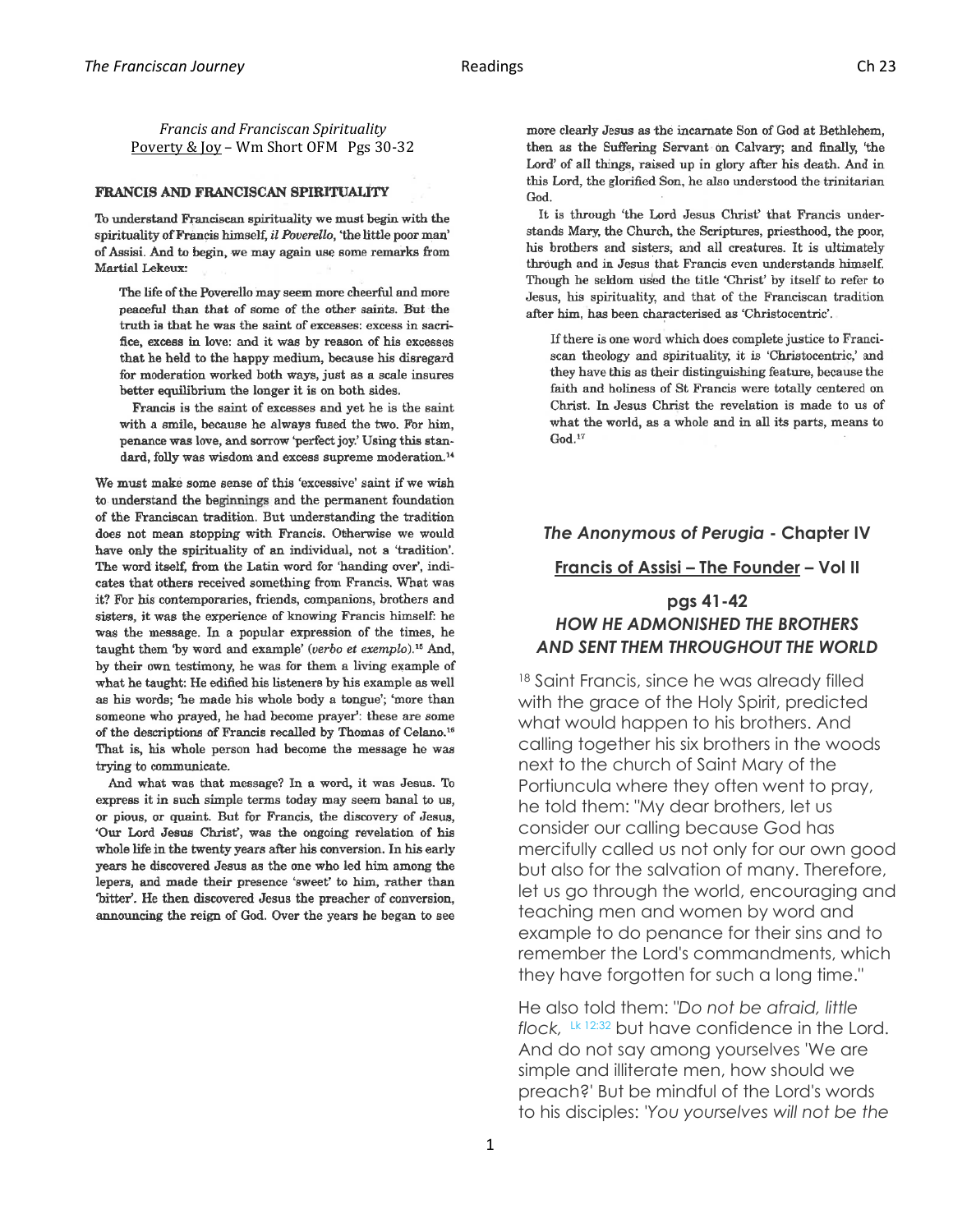*speakers; the Spirit of your Father will be*  speaking in you.' Mt 10:20 For the Lord Himself will give you spirit and wisdom to encourage and preach to men and their wives the way and deeds of the commandments. You will find, however, faithful people—meek, humble and kind—who will receive you and your words with joy and love. You will find others—unfaithful, proud, and blasphemous—resisting and criticizing you and your words. Therefore, resolve in your hearts to bear all these things with patience and humility."

When the brothers heard these words, they were afraid. Realizing that they were frightened, he told them: "*Do not be frightened.* Keep in mind that within a short time many learned, prudent and noble men will be with us. They will preach to nations and peoples, to kings and princes, and many people will be converted to the Lord. And the Lord will make His family grow and increase throughout the entire world."

After saying this, Francis blessed them and they went on their way.

## *Love, Rules, and Grace* United States Catholic Catechism for Adults Page 318

## LOVE, RULES, AND GRACE

Our culture frequently exalts individual autonomy against community and tradition. This can lead to a suspicion of rules and norms that come from a tradition. This can also be a cause of a healthy criticism of a legalism that can arise from concentrating on rules and norms.

Advocates of Christian morality can sometimes lapse into a legalism that leads to an unproductive moralizing. There is no doubt that love has to be the essential foundation of the moral life. But just as essential in this earthly realm are rules and laws that show how love may be applied in real life. In heaven, love alone will suffice. In this world, we need moral guidance from the Commandments, the Sermon on the

Mount, the Precepts of the Church, and other rules to see how love works.

Love alone, set adrift from moral direction, can easily descend into sentimentality that puts us at the mercy of our feelings. Popular entertainment romanticizes love and tends to omit the difficult demands of the moral order.

In our permissive culture, love is sometimes so romanticized that it is separated from sacrifice. Because of this, tough moral choices cannot be faced. The absence of sacrificial love dooms the possibility of an authentic moral life.

Scripturally and theologically, the Christian moral life begins with a loving relationship with God, a covenant love made possible by the sacrifice of Christ. The Commandments and other moral rules are given to us as ways of protecting the values that foster love of God and others. They provide us with ways to express love, sometimes by forbidding whatever contradicts love.

The moral life requires grace. The *Catechism* speaks of this in terms of life in Christ and the inner presence of the Holy Spirit, actively enlightening our moral compass and supplying the spiritual strength to do the right thing. The grace that comes to us from Christ in the Spirit is as essential as love and rules and, in fact, makes love and keeping the rules possible.

### **Scripture Reflection** 1 Timothy 6:3-19

<sup>3</sup>Whoever teaches something different and does not agree with the sound words of our Lord Jesus Christ and the religious teaching <sup>4</sup>is conceited, understanding nothing, and has a morbid disposition for arguments and verbal disputes. From these come envy, rivalry, insults, evil suspicions, <sup>5</sup>and mutual friction among people with corrupted minds, who are deprived of the truth, supposing religion to be a means of gain. <sup>6</sup> Indeed, religion with contentment is a great gain. <sup>7</sup>For we brought nothing into the world, just as we shall not be able to take anything out of it.